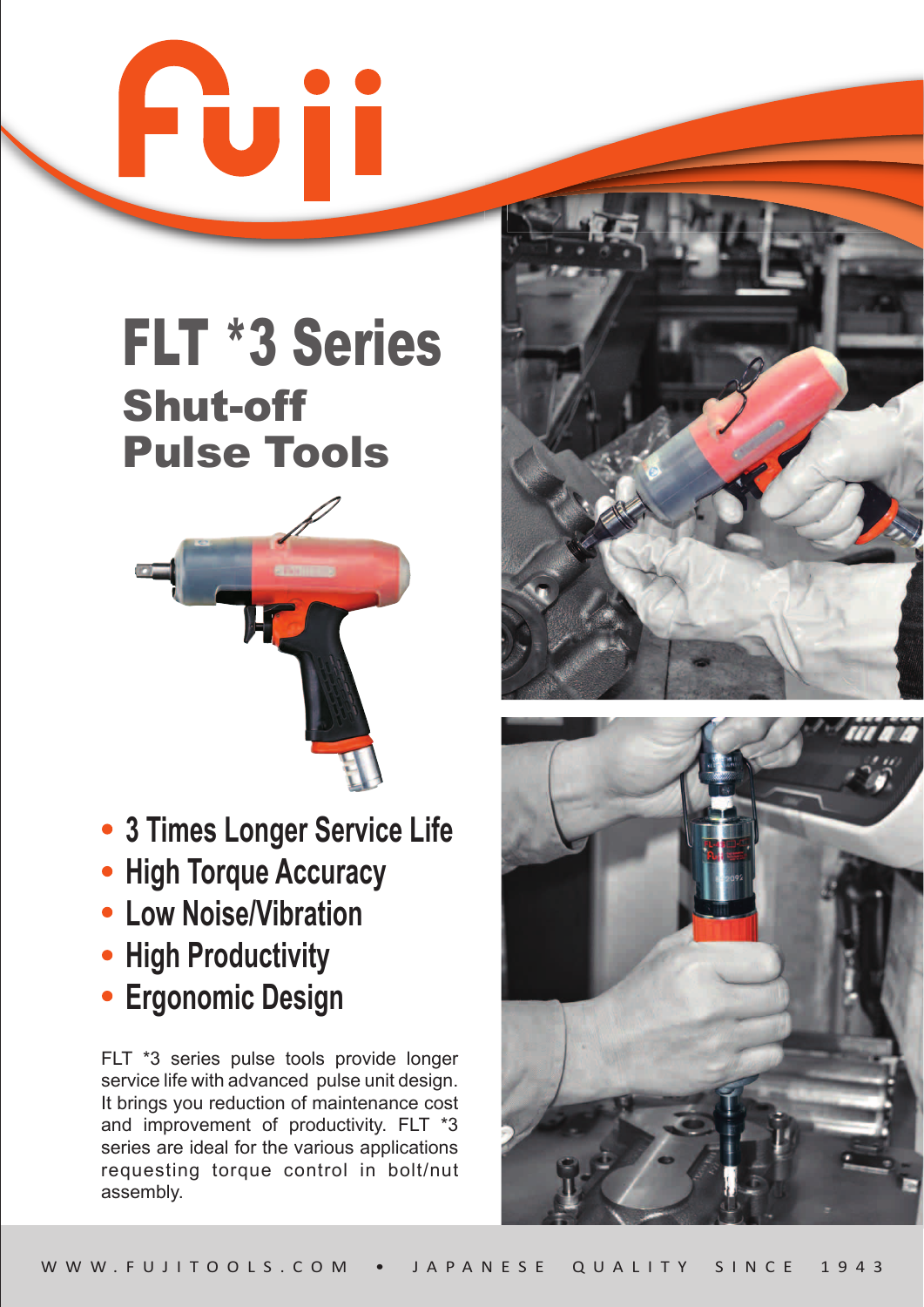

### SHUT-OFF VALVE

The Fuji shut-off valve and piston design provide the benefit of stable shut-off and torque levels. The design ensures smooth movement of the piston which means oil pressure is transmitted precisely to the shut-off valve. In effect – both accuracy and consistency of the tightening torque is improved greatly. For low air pressure operations at 0.4-0.5 MPa (4-5 bars), low pressure models (-L) are provided with special design optimizing oil flow from the relief valve. Thanks to this design even low oil pressure can be transmitted exactly to the shut-off valve.

### **PLUNGER MECHANISM**

Plunger mechanism provides the benefit of improved torque accuracy. For control of low torque the oil pressure applied to the piston is maintained at a low level and it improves torque control. To ensure tight accuracy control of low torque, the plunger mechanism is utilized to deliver torque accurately. Oil leakage is prevented within the mechanism via a passage in the plunger which is designed to accommodate changes in oil pressure when the pulse is generated. Consequently, torque and tightening accuracy stability are maintained.

### **ACCUMULATOR MECHANISM**

The accumulator functions to compensate against the sudden rise of oil pressure when tightening a hard joint. Torque scatter and error are minimized. As the oil temperature increases during consecutive tightening, the accumulator takes in the expanded volume of oil to maintain a consistent oil volume in the pulse unit. This ensures high tightening torque accuracy.

### **ADVANCED PULSE UNIT DESIGN**

Advanced pulse unit design provides generation of high hydraulic pressure and reduction of oil deterioration speed during consecutive tightening. Oil deterioration and leakage from metal constructed pulse unit with high sealing technology become minimized level to ensure long service life.

### **ERGONOMIC DESIGN**

Compared with conventional tools, weight is kept to a minimum. The grip handle size is optimized to provide enhanced level of operator comfort. This special grip also absorbs vibration more effectively. Furthermore, reduced noise and vibration levels are standard with FLT \*3 series due to the optimized dimension.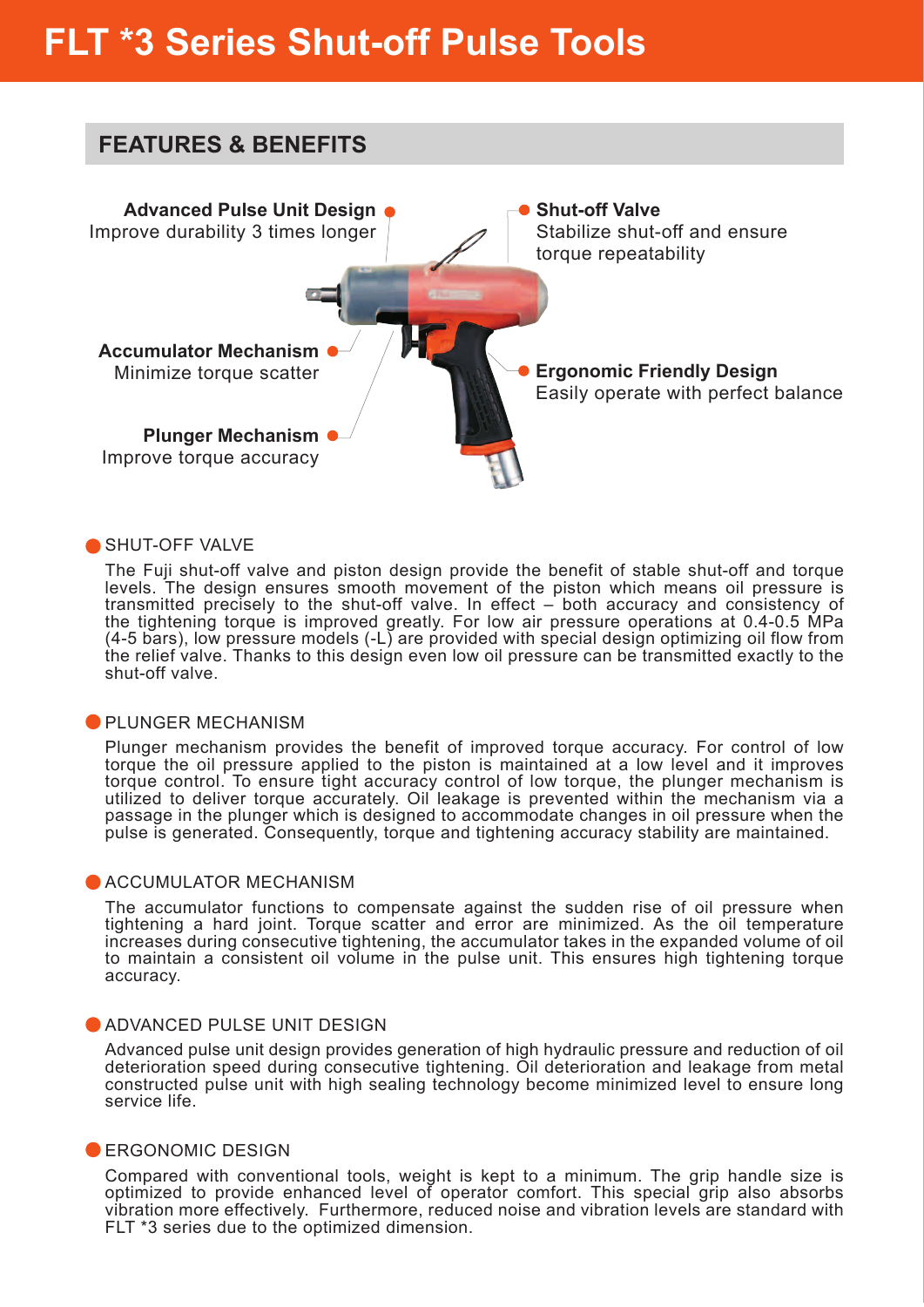### **STANDARD MODELS**



Square drive



FLT-4S~6S-3 Square drive



FLT-4D~6D-3, -30 Bit shank





FLT-4SD~6SD-3, -30 Bit shank

## **GLOBAL SPECIFICATIONS**

### **Pistol Type – Square Drive**

| <b>Model</b>    | Capacity<br>(Bolt Size) |           | <b>Recommended Torque</b><br>Range | Free<br>Speed |      | <b>Square Drive Size</b> |       | <b>Overall Length</b><br>(without socket) |      | Weight<br>(without socket) | <b>Air Consumption</b><br>(At Load) |      | Air Inlet<br><b>Thread</b> |     | <b>Air Hose Size</b> |
|-----------------|-------------------------|-----------|------------------------------------|---------------|------|--------------------------|-------|-------------------------------------------|------|----------------------------|-------------------------------------|------|----------------------------|-----|----------------------|
|                 | mm                      | N.m       | ft.Ib                              | $min-1$       | mm   | in                       | mm    | in                                        | kg   | I <sub>b</sub>             | $m^3/m$ in                          | cfm  | in                         | mm  | in                   |
| <b>FLT-4-3</b>  | M5~M6                   | $5 - 12$  | $3.7 - 8.8$                        | 6200          | 9.5  | 3/8                      | 181.0 | 7.13                                      | 0.97 | 2.14                       | 0.40                                | 14.1 | 1/4" Rc                    | 6.3 | 1/4                  |
| <b>FLT-5-3</b>  | M6~M8                   | $11 - 24$ | $8.1 - 17.7$                       | 6500          | 9.5  | 3/8                      | 181.0 | 7.13                                      | 0.97 | 2.14                       | 0.45                                | 15.9 | 1/4" Rc                    | 6.3 | 1/4                  |
| <b>FLT-6-3</b>  | M8~M10                  | $22 - 35$ | $16.2 - 25.8$                      | 6300          | 9.5  | 3/8                      | 193.0 | 7.60                                      | 1.00 | 2.20                       | 0.55                                | 19.4 | 1/4" Rc                    | 9.5 | 3/8                  |
| <b>FLT-7-3</b>  | M8~M10                  | $30 - 50$ | $22.1 - 36.9$                      | 6100          | 9.5  | 3/8                      | 189.5 | 7.46                                      | 1.10 | 2.43                       | 0.60                                | 21.2 | 1/4" Rc                    | 9.5 | 3/8                  |
| <b>FLT-9-3</b>  | M <sub>10</sub>         | $45 - 85$ | $33.2 - 62.7$                      | 4800          | 12.7 | 1/2                      | 209.0 | 8.23                                      | 1.60 | 3.53                       | 0.68                                | 24.0 | 1/4" Rc                    | 9.5 | 3/8                  |
| FLT-11-3        | M10~M12                 | 70~120    | $51.6 - 88.4$                      | 4500          | 12.7 | 1/2                      | 217.5 | 8.56                                      | 1.85 | 4.08                       | 0.80                                | 28.3 | 1/4" Rc                    | 9.5 | 3/8                  |
| <b>FLT 13-3</b> | M12~M14                 | 110~150   | $81.1 - 110.6$                     | 3400          | 12.7 | 1/2                      | 227.5 | 8.96                                      | 2.10 | 4.63                       | 0.85                                | 30.0 | 1/4" Rc                    | 9.5 | 3/8                  |

### **Pistol Type – Bit Shank**

| <b>Model</b>     | Capacity<br>(Bolt Size) |           | <b>Recommended Torque</b><br>Range | Free<br><b>Speed</b> |      | <b>Bit Shank Size</b> |     | <b>Overall Length</b><br>(without socket) |      | Weight<br>(without socket) | <b>Air Consumption</b><br>(At Load) |      | Air Inlet<br><b>Thread</b> |     | Air Hose Size |
|------------------|-------------------------|-----------|------------------------------------|----------------------|------|-----------------------|-----|-------------------------------------------|------|----------------------------|-------------------------------------|------|----------------------------|-----|---------------|
|                  | mm                      | N.m       | ft.Ib                              | $min-1$              | mm   | in                    | mm  | in                                        | kg   | lb                         | $m^3/m$ in                          | cfm  | in                         | mm  | in            |
| <b>FLT-4D-3</b>  | M5~M6                   | $5 - 12$  | $3.7 - 8.8$                        | 6200                 | 6.35 | 1/4                   | 181 | 7.13                                      | 0.97 | 2.14                       | 0.40                                | 14.1 | $1/4"$ Rc                  | 6.3 | 1/4           |
| <b>FLT-4D-30</b> | M5~M6                   | $5 - 12$  | $3.7 - 8.8$                        | 6200                 | 6.35 | 1/4                   | 181 | 7.13                                      | 0.97 | 2.14                       | 0.40                                | 14.1 | 1/4" Rc                    | 6.3 | 1/4           |
| <b>FLT-5D-3</b>  | M6~M8                   | $11 - 22$ | $8.1 - 16.2$                       | 6500                 | 6.35 | 1/4                   | 181 | 7.13                                      | 0.97 | 2.14                       | 0.45                                | 15.9 | 1/4" Rc                    | 6.3 | 1/4           |
| <b>FLT-5D-30</b> | M6~M8                   | $11 - 22$ | $8.1 - 16.2$                       | 6500                 | 6.35 | 1/4                   | 181 | 7.13                                      | 0.97 | 2.14                       | 0.45                                | 15.9 | 1/4" Rc                    | 6.3 | 1/4           |
| <b>FLT-6D-3</b>  | M8~M10                  | $19 - 28$ | $14.0 - 20.6$                      | 6300                 | 6.35 | 1/4                   | 193 | 7.60                                      | 1.00 | 2.20                       | 0.55                                | 19.4 | 1/4" Rc                    | 9.5 | 3/8           |
| <b>FLT-6D-30</b> | M8~M10                  | $19 - 28$ | $14.0 - 20.6$                      | 6300                 | 6.35 | 1/4                   | 193 | 7.60                                      | 1.00 | 2.20                       | 0.55                                | 19.4 | 1/4" Rc                    | 9.5 | 3/8           |

### **Straight Type – Square Drive**

| <b>Model</b>    | <b>Capacity</b><br>(Bolt Size) |            | <b>Recommended Torque</b><br>Range | Free<br>Speed |     | <b>Square Drive Size</b> |     | <b>Overall Length</b><br>(without socket) |      | Weight<br>(without socket) |                     | <b>Air Consumption</b><br>(At Load) | Air Inlet<br><b>Thread</b> |     | <b>Air Hose Size</b> |
|-----------------|--------------------------------|------------|------------------------------------|---------------|-----|--------------------------|-----|-------------------------------------------|------|----------------------------|---------------------|-------------------------------------|----------------------------|-----|----------------------|
|                 | mm                             | N.m        | ft.Ib                              | min-          | mm  | in                       | mm  | in                                        | kg   | Ib                         | m <sup>3</sup> /min | cfm                                 | in                         | mm  | in                   |
| <b>FLT-4S-3</b> | M5~M6                          | $5.5 - 11$ | $4.1 - 8.1$                        | 4300          | 9.5 | 3/8                      | 222 | 8.74                                      | 0.88 | .94                        | 0.33                | 11.7                                | 1/4" Rc                    | 6.3 | 1/4                  |
| <b>FLT-5S-3</b> | $MG-M8$                        | $11 - 20$  | $8.1 - 14.7$                       | 6600          | 9.5 | 3/8                      | 222 | 8.74                                      | 0.88 | .94                        | 0.36                | 12.7                                | 1/4" Rc                    | 6.3 | 1/4                  |
| <b>FLT-6S-3</b> | M8                             | $21 - 30$  | $15.5 - 22.1$                      | 5600          | 9.5 | 3/8                      | 234 | 9.21                                      | 0.95 | 2.09                       | 0.42                | 14.8                                | 1/4" Rc                    | 9.5 | 3/8                  |

### **Straight Type – Bit Shank**

| <b>Model</b>      | Capacity<br>(Bolt Size) |            | <b>Recommended Torque</b><br>Range | Free<br><b>Speed</b> |      | <b>Bit Shank Size</b> |     | <b>Overall Length</b><br>(without socket) |      | Weight<br>(without socket) | <b>Air Consumption</b> | (At Load) | Air Inlet<br><b>Thread</b> |     | <b>Air Hose Size</b> |
|-------------------|-------------------------|------------|------------------------------------|----------------------|------|-----------------------|-----|-------------------------------------------|------|----------------------------|------------------------|-----------|----------------------------|-----|----------------------|
|                   | mm                      | N.m        | ft.Ib                              | $min-1$              | mm   | in                    | mm  | in                                        | kg   | Ib                         | $m^3/m$ in             | cfm       | in                         | mm  | in                   |
| FLT-4SD-3         | M5~M6                   | $5.5 - 11$ | $4.1 - 8.1$                        | 4300                 | 6.35 | 1/4                   | 222 | 8.74                                      | 0.88 | 1.94                       | 0.33                   | 11.7      | 1/4" Rc                    | 6.3 | 1/4                  |
| <b>FLT-4SD-30</b> | M5~M6                   | $5.5 - 11$ | $4.1 - 8.1$                        | 4300                 | 6.35 | 1/4                   | 222 | 8.74                                      | 0.88 | 1.94                       | 0.33                   | 11.7      | 1/4" Rc                    | 6.3 | 1/4                  |
| FLT-5SD-3         | M6~M8                   | $11 - 20$  | $8.1 - 14.7$                       | 6600                 | 6.35 | 1/4                   | 222 | 8.74                                      | 0.88 | . 94                       | 0.36                   | 12.7      | 1/4" Rc                    | 6.3 | 1/4                  |
| <b>FLT-5SD-30</b> | M6~M8                   | $11 - 20$  | $8.1 - 14.7$                       | 6600                 | 6.35 | 1/4                   | 222 | 8.74                                      | 0.88 | 1.94                       | 0.36                   | 12.7      | 1/4" Rc                    | 6.3 | 1/4                  |
| FLT-6SD-3         | M8                      | $21 - 30$  | $15.5 - 22.1$                      | 5600                 | 6.35 | 1/4                   | 234 | 9.21                                      | 0.95 | 2.09                       | 0.42                   | 14.8      | 1/4" Rc                    | 9.5 | 3/8                  |
| <b>FLT-6SD-30</b> | M8                      | $21 - 30$  | $15.5 - 22.1$                      | 5600                 | 6.35 | 1/4                   | 234 | 9.21                                      | 0.95 | 2.09                       | 0.42                   | 14.8      | 1/4" Rc                    | 9.5 | 3/8                  |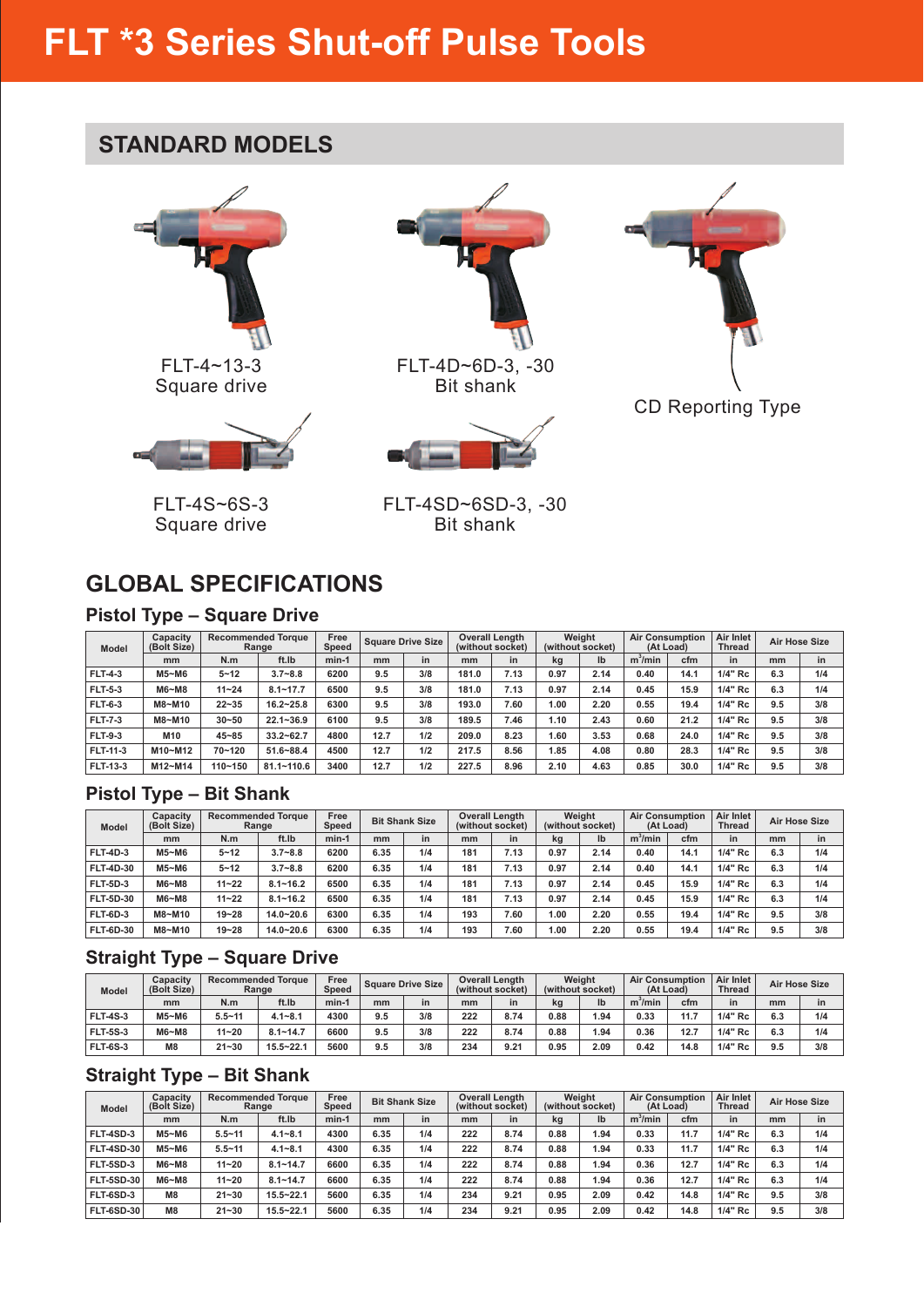### **LOW PRESSURE MODELS**



FLT-4~13-3L Square drive



FLT-5S, 6S-3L Square drive



FLT-4D~6D-3L, -30L Bit shank





FLT-5SD, 6SD-3L, -30L Bit shank

## **GLOBAL SPECIFICATIONS**

### **Pistol Type – Square Drive**

| <b>Model</b>     | Capacity<br>(Bolt Size) |            | <b>Recommended Torque</b><br>Range | Free<br>Speed |      | <b>Square Drive Size</b> |       | <b>Overall Length</b><br>(without socket) |      | Weight<br>(without socket) | <b>Air Consumption</b><br>(At Load) |      | Air Inlet<br><b>Thread</b> |     | <b>Air Hose Size</b> |
|------------------|-------------------------|------------|------------------------------------|---------------|------|--------------------------|-------|-------------------------------------------|------|----------------------------|-------------------------------------|------|----------------------------|-----|----------------------|
|                  | mm                      | N.m        | ft.Ib                              | $min-1$       | mm   | in                       | mm    | in                                        | kg   | $\mathsf{I}^{\mathsf{b}}$  | $m^3/m$ in                          | cfm  | in                         | mm  | in                   |
| <b>FLT-4-3L</b>  | M5~M6                   | $4.5 - 8$  | $3.3 - 5.9$                        | 5300          | 9.5  | 3/8                      | 181.0 | 7.13                                      | 0.97 | 2.14                       | 0.30                                | 10.6 | 1/4" Rc                    | 6.3 | 1/4                  |
| <b>FLT-5-3L</b>  | M6~M8                   | $10 - 18$  | $7.4 - 13.3$                       | 5600          | 9.5  | 3/8                      | 181.0 | 7.13                                      | 0.97 | 2.14                       | 0.35                                | 12.4 | 1/4" Rc                    | 6.3 | 1/4                  |
| <b>FLT-6-3L</b>  | M6~M8                   | $12 - 26$  | $8.8 - 19.2$                       | 5400          | 9.5  | 3/8                      | 193.0 | 7.60                                      | 1.00 | 2.20                       | 0.40                                | 14.1 | 1/4" Rc                    | 9.5 | 3/8                  |
| <b>FLT-7-3L</b>  | M8~M10                  | $24 - 45$  | $17.7 - 33.2$                      | 5300          | 9.5  | 3/8                      | 189.5 | 7.46                                      | 1.10 | 2.43                       | 0.50                                | 17.7 | 1/4" Rc                    | 9.5 | 3/8                  |
| <b>FLT-9-3L</b>  | M10                     | $40 - 70$  | $29.5 - 51.6$                      | 4100          | 12.7 | 1/2                      | 209.0 | 8.23                                      | 1.60 | 3.53                       | 0.58                                | 20.5 | 1/4" Rc                    | 9.5 | 3/8                  |
| <b>FLT-11-3L</b> | M10~M12                 | $65 - 110$ | $47.9 - 81.1$                      | 3900          | 12.7 | 1/2                      | 217.5 | 8.56                                      | 1.85 | 4.08                       | 0.65                                | 23.0 | 1/4" Rc                    | 9.5 | 3/8                  |
| <b>FLT 13-3L</b> | M12~M14                 | $80 - 125$ | $59.0 - 92.1$                      | 2900          | 12.7 | 1/2                      | 227.5 | 8.96                                      | 2.10 | 4.63                       | 0.70                                | 24.7 | 1/4" Rc                    | 9.5 | 3/8                  |

### **Pistol Type – Bit Shank**

| <b>Model</b>      | <b>Capacity</b><br>(Bolt Size) |           | <b>Recommended Torque</b><br>Range | Free<br>Speed |      | <b>Bit Shank Size</b> |     | <b>Overall Length</b><br>(without socket) |      | Weight<br>(without socket) | (At Load)  | <b>Air Consumption</b> | Air Inlet<br>Thread |     | <b>Air Hose Size</b> |
|-------------------|--------------------------------|-----------|------------------------------------|---------------|------|-----------------------|-----|-------------------------------------------|------|----------------------------|------------|------------------------|---------------------|-----|----------------------|
|                   | mm                             | N.m       | ft.Ib                              | $min-1$       | mm   | in                    | mm  | in                                        | kg   | Ib                         | $m^3/m$ in | cfm                    | in                  | mm  | in                   |
| FLT-4D-3L         | M5~M6                          | $4.5 - 8$ | $3.3 - 5.9$                        | 5300          | 6.35 | 1/4                   | 181 | 7.13                                      | 0.97 | 2.14                       | 0.30       | 10.6                   | 1/4" Rc             | 6.3 | 1/4                  |
| <b>FLT-4D-30L</b> | M5~M6                          | $4.5 - 8$ | $3.3 - 5.9$                        | 5300          | 6.35 | 1/4                   | 181 | 7.13                                      | 0.97 | 2.14                       | 0.30       | 10.6                   | 1/4" Rc             | 6.3 | 1/4                  |
| <b>FLT-5D-3L</b>  | M6~M8                          | $8 - 16$  | $5.9 - 11.8$                       | 5600          | 6.35 | 1/4                   | 181 | 7.13                                      | 0.97 | 2.14                       | 0.35       | 12.4                   | 1/4" Rc             | 6.3 | 1/4                  |
| <b>FLT-5D-30L</b> | M6~M8                          | $8 - 16$  | $5.9 - 11.8$                       | 5600          | 6.35 | 1/4                   | 181 | 7.13                                      | 0.97 | 2.14                       | 0.35       | 12.4                   | 1/4" Rc             | 6.3 | 1/4                  |
| FLT-6D-3L         | M6~M8                          | $14 - 22$ | $10.3 - 16.2$                      | 5400          | 6.35 | 1/4                   | 193 | 7.60                                      | 1.00 | 2.20                       | 0.40       | 14.1                   | 1/4" Rc             | 9.5 | 3/8                  |
| <b>FLT-6D-30L</b> | M6~M8                          | $14 - 22$ | $10.3 - 16.2$                      | 5400          | 6.35 | 1/4                   | 193 | 7.60                                      | 1.00 | 2.20                       | 0.40       | 14.1                   | 1/4" Rc             | 9.5 | 3/8                  |

### **Straight Type – Square Drive**

| <b>Model</b> | Capacity<br>(Bolt Size) |           | <b>Recommended Torque</b><br>Range | Free<br>Speed |     | <b>Square Drive Size</b> | (without socket) | <b>Overall Length</b> | (without socket) | Weight | <b>Air Consumption</b><br>(At Load) |     | Air Inlet<br><b>Thread</b> |     | <b>Air Hose Size</b> |
|--------------|-------------------------|-----------|------------------------------------|---------------|-----|--------------------------|------------------|-----------------------|------------------|--------|-------------------------------------|-----|----------------------------|-----|----------------------|
|              | mm                      | N.m       | ft.Ib                              | min-          | mm  | in                       | mm               | in                    | kg               | lb     | m <sup>3</sup> /min                 | cfm | in                         | mm  | in                   |
| FLT-5S-3L    | M6~M8                   | $10 - 18$ | $7.4 - 13.3$                       | 5700          | 9.5 | 3/8                      | 222              | 8.74                  | 0.88             | 1.94   | 0.22                                | 7.8 | 1/4" Rc                    | 6.3 | 1/4                  |
| FLT-6S-3L    | M6~M8                   | $19 - 27$ | $14.0 - 19.9$                      | 4800          | 9.5 | 3/8                      | 234              | 9.21                  | 0.95             | 2.09   | 0.28                                | 9.9 | 1/4" Rc                    | 9.5 | 3/8                  |

### **Straight Type – Bit Shank**

| <b>Model</b>       | <b>Capacity</b><br>(Bolt Size) |           | <b>Recommended Torque</b><br>Range | Free<br><b>Speed</b> |      | <b>Bit Shank Size</b> |     | <b>Overall Length</b><br>(without socket) |      | Weight<br>(without socket) | <b>Air Consumption</b> | (At Load) | Air Inlet<br><b>Thread</b> |     | <b>Air Hose Size</b> |
|--------------------|--------------------------------|-----------|------------------------------------|----------------------|------|-----------------------|-----|-------------------------------------------|------|----------------------------|------------------------|-----------|----------------------------|-----|----------------------|
|                    | mm                             | N.m       | ft.Ib                              | $min-1$              | mm   | in                    | mm  | in                                        | kg   | Ib                         | $m^3/m$ in             | cfm       | in                         | mm  | in                   |
| FLT-5SD-3L         | M6~M8                          | $10 - 18$ | $7.4 - 13.3$                       | 5700                 | 6.35 | 1/4                   | 222 | 8.74                                      | 0.88 | 1.94                       | 0.22                   | 7.8       | 1/4" Rc                    | 6.3 | 1/4                  |
| <b>FLT-5SD-30L</b> | M6~M8                          | $10 - 18$ | $7.4 - 13.3$                       | 5700                 | 6.35 | 1/4                   | 222 | 8.74                                      | 0.88 | 1.94                       | 0.22                   | 7.8       | 1/4" Rc                    | 6.3 | 1/4                  |
| FLT-6SD-3L         | M6~M8                          | $19 - 27$ | $14.0 - 19.9$                      | 4800                 | 6.35 | 1/4                   | 234 | 9.21                                      | 0.95 | 2.09                       | 0.28                   | 9.9       | $1/4"$ Rc                  | 9.5 | 3/8                  |
| FLT-6SD-30L        | M6~M8                          | $19 - 27$ | $14.0 - 19.9$                      | 4800                 | 6.35 | 1/4                   | 234 | 9.21                                      | 0.95 | 2.09                       | 0.28                   | 9.9       | 1/4" Rc                    | 9.5 | 3/8                  |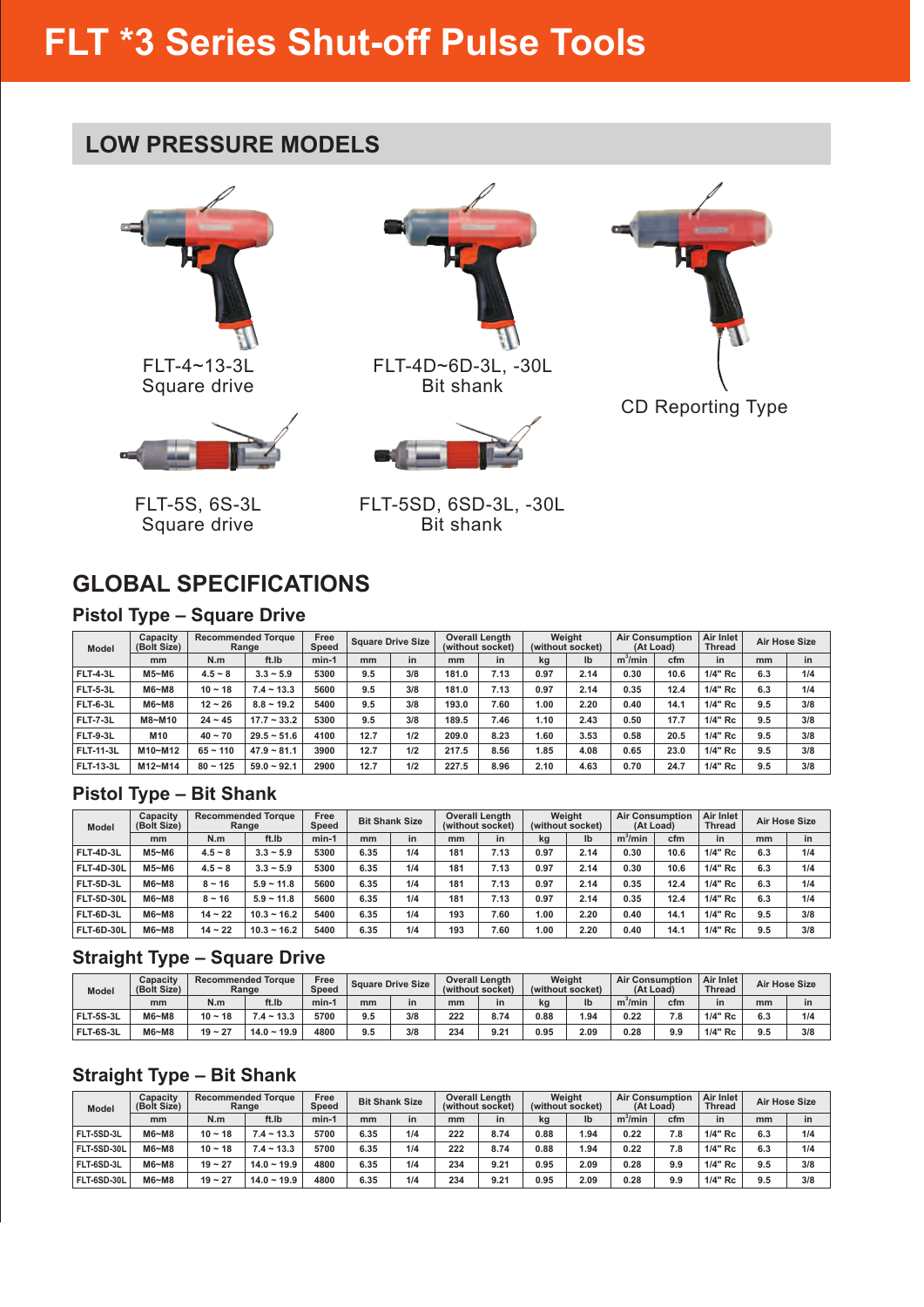### **TOOL SELECTION GUIDE**

### **Standard models**

### **Pistol Type – Square Drive**

| Model No.             | Part No.   |   | P type anvil BF type anvil CE certified |   | CD reporting |
|-----------------------|------------|---|-----------------------------------------|---|--------------|
| <b>FLT-4-3 P</b>      | 5412105398 | x |                                         |   |              |
| FLT-4-3 P CD          | 5412105529 | x |                                         |   | x            |
| <b>FLT-4-3 BF</b>     | 5412105757 |   | x                                       |   |              |
| FLT-4-3 BF EC         | 5412105758 |   | x                                       | x |              |
| FLT-4-3 BF CD         | 5412105762 |   | x                                       |   | x            |
| <b>FLT-5-3 P</b>      | 5412105401 | x |                                         |   |              |
| <b>FLT-5-3 P CD</b>   | 5412105537 | x |                                         |   | x            |
| <b>FLT-5-3 BF</b>     | 5412105763 |   | x                                       |   |              |
| FLT-5-3 BF EC         | 5412105764 |   | x                                       | x |              |
| FLT-5-3 BF CD         | 5412105767 |   | x                                       |   | x            |
| <b>FLT-6-3 P</b>      | 5412105404 | x |                                         |   |              |
| FLT-6-3 P CD          | 5412105543 | x |                                         |   | x            |
| <b>FLT-6-3 BF</b>     | 5412105769 |   | x                                       |   |              |
| FLT-6-3 BF EC         | 5412105770 |   | x                                       | x |              |
| FLT-6-3 BF CD         | 5412105774 |   | x                                       |   | x            |
| <b>FLT-7-3 P</b>      | 5412105407 | x |                                         |   |              |
| FLT-7-3 P CD          | 5412105551 | x |                                         |   | x            |
| FLT-7-3 BF            | 5412105703 |   | x                                       |   |              |
| FLT-7-3 BF EC         | 5412105704 |   | x                                       | x |              |
| FLT-7-3 BF CD         | 5412105708 |   | x                                       |   | x            |
| <b>FLT-9-3 P</b>      | 5412105637 | x |                                         |   |              |
| FLT-9-3 P CD          | 5412105733 | x |                                         |   | x            |
| FLT-9-3 BF            | 5412105638 |   | x                                       |   |              |
| FLT-9-3 BF EC         | 5412105639 |   | x                                       | x |              |
| FLT-9-3 BF CD         | 5412105734 |   | x                                       |   | x            |
| <b>FLT-11-3 P</b>     | 5412105663 | x |                                         |   |              |
| <b>FLT-11-3 P CD</b>  | 5412105741 | x |                                         |   | x            |
| <b>FLT-11-3 BF</b>    | 5412105664 |   | x                                       |   |              |
| <b>FLT-11-3 BF EC</b> | 5412105665 |   | x                                       | x |              |
| <b>FLT-11-3 BF CD</b> | 5412105742 |   | x                                       |   | x            |
| <b>FLT-13-3 P</b>     | 5412105674 | x |                                         |   |              |
| <b>FLT-13-3 P CD</b>  | 5412105749 | x |                                         |   | x            |
| <b>FLT-13-3 BF</b>    | 5412105675 |   | x                                       |   |              |
| <b>FLT-13-3 BF EC</b> | 5412105676 |   | x                                       | x |              |
| <b>FLT-13-3 BF CD</b> | 5412105750 |   | x                                       |   | x            |

#### **Pistol Type – Bit Shank**

| Model No.           | Part No.   | Short type  | Long type | <b>CE</b> certified | CD reporting |
|---------------------|------------|-------------|-----------|---------------------|--------------|
| <b>FLT-4D-3</b>     | 5412105399 | x           |           |                     |              |
| FLT-4D-3 CD         | 5412105530 | x           |           |                     | x            |
| FLT-4D-3 EC         | 5412105759 | x           |           | x                   |              |
| <b>FLT-4D-30</b>    | 5412105400 |             | x         |                     |              |
| <b>FLT-4D-30 CD</b> | 5412105531 |             | x         |                     | x            |
| <b>FLT-5D-3</b>     | 5412105402 | $\mathbf x$ |           |                     |              |
| <b>FLT-5D-3 CD</b>  | 5412105538 | x           |           |                     | x            |
| <b>FLT-5D-3 EC</b>  | 5412105765 | x           |           | x                   |              |
| <b>FLT-5D-30</b>    | 5412105403 |             | x         |                     |              |
| <b>FLT-5D-30 CD</b> | 5412105539 |             | x         |                     | x            |
| <b>FLT-6D-3</b>     | 5412105405 | x           |           |                     |              |
| FLT-6D-3 CD         | 5412105544 | x           |           |                     | x            |
| FLT-6D-3 EC         | 5412105771 | x           |           | x                   |              |
| <b>FLT-6D-30</b>    | 5412105406 |             | x         |                     |              |
| <b>FLT-6D-30 CD</b> | 5412105545 |             | x         |                     | x            |

### **Straight Type – Square Drive**

| Model No.         | Part No.   | P type anvil | BF type anvil | <b>CE</b> certified | CD reporting |
|-------------------|------------|--------------|---------------|---------------------|--------------|
| <b>FLT-4S-3 P</b> | 5412105450 | x            |               |                     |              |
| FLT-4S-3 P CD     | 5412105846 | x            |               |                     | x            |
| FLT-4S-3 BF CD    | 5412105847 |              | x             |                     | x            |
| FLT-4S-3 BF EC    | 5412105776 |              | x             | x                   |              |
| <b>FLT-5S-3 P</b> | 5412105453 | $\mathbf x$  |               |                     |              |
| FLT-5S-3 P CD     | 5412105652 | x            |               |                     | x            |
| FLT-5S-3 BF CD    | 5412105653 |              | x             |                     | x            |
| FLT-5S-3 BF EC    | 5412105778 |              | x             | x                   |              |
| <b>FLT-6S-3 P</b> | 5412105456 | x            |               |                     |              |
| FLT-6S-3 P CD     | 5412105658 | x            |               |                     | x            |
| FLT-6S-3 BF CD    | 5412105659 |              | x             |                     | x            |
| FLT-6S-3 BF EC    | 5412105780 |              | x             | x                   |              |

#### **Straight Type – Bit Shank**

| Model No.         | Part No.   | Short type  | Long type   | <b>CE</b> certified | <b>CD</b> reporting |
|-------------------|------------|-------------|-------------|---------------------|---------------------|
| <b>FLT-4SD-3</b>  | 5412105451 | x           |             |                     |                     |
| FLT-4SD-3 EC      | 5412105777 | x           |             | x                   |                     |
| FLT-4SD-3 CD      | 5412105782 | x           |             |                     | x                   |
| <b>FLT-4SD-30</b> | 5412105452 |             | $\mathbf x$ |                     |                     |
| <b>FLT-5SD-3</b>  | 5412105454 | $\mathbf x$ |             |                     |                     |
| FLT-5SD-3 EC      | 5412105779 | $\mathbf x$ |             | x                   |                     |
| FLT-5SD-3 CD      | 5412105654 | x           |             |                     | x                   |
| <b>FLT-5SD-30</b> | 5412105455 |             | $\mathbf x$ |                     |                     |
| <b>FLT-6SD-3</b>  | 5412105457 | x           |             |                     |                     |
| FLT-6SD-3 EC      | 5412105781 | x           |             | x                   |                     |
| FLT-6SD-3 CD      | 5412105848 | $\mathbf x$ |             |                     | x                   |
| <b>FLT-6SD-30</b> | 5412105458 |             | $\mathbf x$ |                     |                     |

### **Low Pressure models**

### **Pistol Type – Square Drive**

|                       | - 7 - - - · |              |   |                            |
|-----------------------|-------------|--------------|---|----------------------------|
| Model No.             | Part No.    | P type anvil |   | BF type anvil CD reporting |
| <b>FLT-4-3L P</b>     | 5412105486  | x            |   |                            |
| FLT-4-3L P CD         | 5412105578  | x            |   | x                          |
| FLT-4-3L BF           | 5412105761  |              | x |                            |
| FLT-4-3L BF CD        | 5412105579  |              | x | x                          |
| <b>FLT-5-3L P</b>     | 5412105489  | x            |   |                            |
| FLT-5-3L P CD         | 5412105583  | x            |   | x                          |
| FLT-5-3L BF           | 5412105766  |              | x |                            |
| FLT-5-3L BF CD        | 5412105584  |              | x | x                          |
| <b>FLT-6-3L P</b>     | 5412105492  | x            |   |                            |
| FLT 6-3L P CD         | 5412105589  | x            |   | x                          |
| FLT-6-3L BF           | 5412105773  |              | x |                            |
| FLT-6-3L BF CD        | 5412105590  |              | x | x                          |
| <b>FLT-7-3L P</b>     | 5412105504  | x            |   |                            |
| FLT-7-3L P CD         | 5412105597  | x            |   | x                          |
| FLT-7-3L BF           | 5412105706  |              | x |                            |
| FLT-7-3L BF CD        | 5412105598  |              | x | x                          |
| <b>FLT-9-3L P</b>     | 5412105684  | $\mathbf x$  |   |                            |
| FLT-9-3L P CD         | 5412105737  | x            |   | x                          |
| FLT-9-3L BF           | 5412105685  |              | x |                            |
| FLT-9-3L BF CD        | 5412105738  |              | x | x                          |
| <b>FLT-11-3L P</b>    | 5412105690  | x            |   |                            |
| <b>FLT-11-3L P CD</b> | 5412105743  | x            |   | x                          |
| <b>FLT-11-3L BF</b>   | 5412105691  |              | x |                            |
| FLT-11-3L BF CD       | 5412105744  |              | x | x                          |
| <b>FLT-13-3L P</b>    | 5412105697  | x            |   |                            |
| <b>FLT-13-3L P CD</b> | 5412105751  | x            |   | x                          |
| <b>FLT-13-3L BF</b>   | 5412105698  |              | x |                            |
| FLT-13-3L BF CD       | 5412105752  |              | x | x                          |

#### **Pistol Type – Bit Shank**

| Model No.           | Part No.   | Short type | Long type | <b>CD</b> reporting |
|---------------------|------------|------------|-----------|---------------------|
| FLT-4D-3L           | 5412105487 | x          |           |                     |
| FLT-4D-3L CD        | 5412105580 | x          |           | x                   |
| <b>FLT-4D-30L</b>   | 5412105488 |            | x         |                     |
| <b>FLT-5D-3L</b>    | 5412105490 | x          |           |                     |
| <b>FLT-5D-3L CD</b> | 5412105585 | x          |           | x                   |
| <b>FLT-5D-30L</b>   | 5412105491 |            | X         |                     |
| FLT-6D-3L           | 5412105493 | x          |           |                     |
| FLT-6D-3L CD        | 5412105591 | x          |           | x                   |
| <b>FLT-6D-30L</b>   | 5412105494 |            | X         |                     |

#### **Straight Type – Square Drive**

| Model No.          | Part No.   | P type anvil | BF type anvil |
|--------------------|------------|--------------|---------------|
| <b>FLT 5S-3L P</b> | 5412105520 |              |               |
| FLT-5S-3L BF       | 5412105575 |              |               |
| FLT-6S-3L P        | 5412105523 |              |               |
| FLT 6S-3L BF       | 5412105582 |              | x             |

### **Straight Type – Bit Shank**

| Model No.          | Part No.   | <b>Short type</b> | Long type |
|--------------------|------------|-------------------|-----------|
| FLT 5SD-3L         | 5412105521 |                   |           |
| <b>FLT-5SD-30L</b> | 5412105522 |                   |           |
| FLT-6SD-3L         | 5412105524 | x                 |           |
| <b>FLT-6SD-30L</b> | 5412105525 |                   |           |

**SQUARE DRIVE ANVIL**



#### **BIT SIZE**



FLT-\*\*\*SD-3, FLT-\*\*\*D-3 A:9.5mm B:12mm FLT-\*\*\*SD-30, FLT-\*\*\*D-30 A:13mm B:16mm